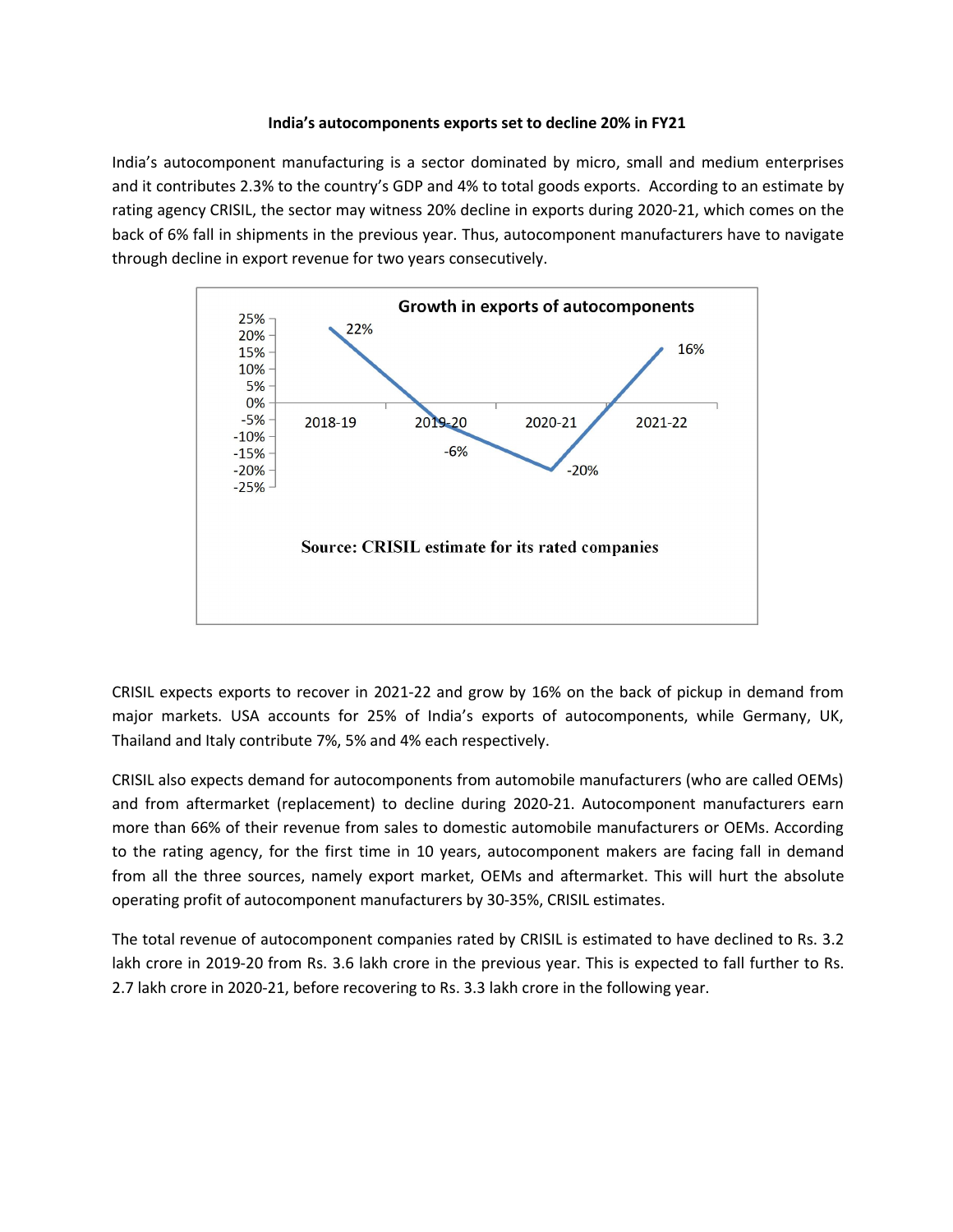### **Notifications**

**Press Information Bureau, Government of India**

Prime Minister addresses Nation

<https://pib.gov.in/PressReleasePage.aspx?PRID=1635346>

Loans worth more than Rs. 1 lakh crore sanctioned under ECLGS

<https://pib.gov.in/PressReleasePage.aspx?PRID=1635376>

Index of eight core industries

<https://pib.gov.in/PressReleasePage.aspx?PRID=1635355>

Implementation of Amendment in Indian Stamp Act

<https://pib.gov.in/PressReleasePage.aspx?PRID=1635399>

PM FME scheme to leverage organic food industry in north east

<https://pib.gov.in/PressReleasePage.aspx?PRID=1635361>

Update on COVID 19

<https://pib.gov.in/PressReleasePage.aspx?PRID=1635316>

New process for MSME registration

<https://pib.gov.in/PressReleasePage.aspx?PRID=1635373>

#### **DGFT**

Extension of validity of recognition of Pre-shipment Inspection Agencies

<https://dgft.gov.in/sites/default/files/PN%2011.pdf>